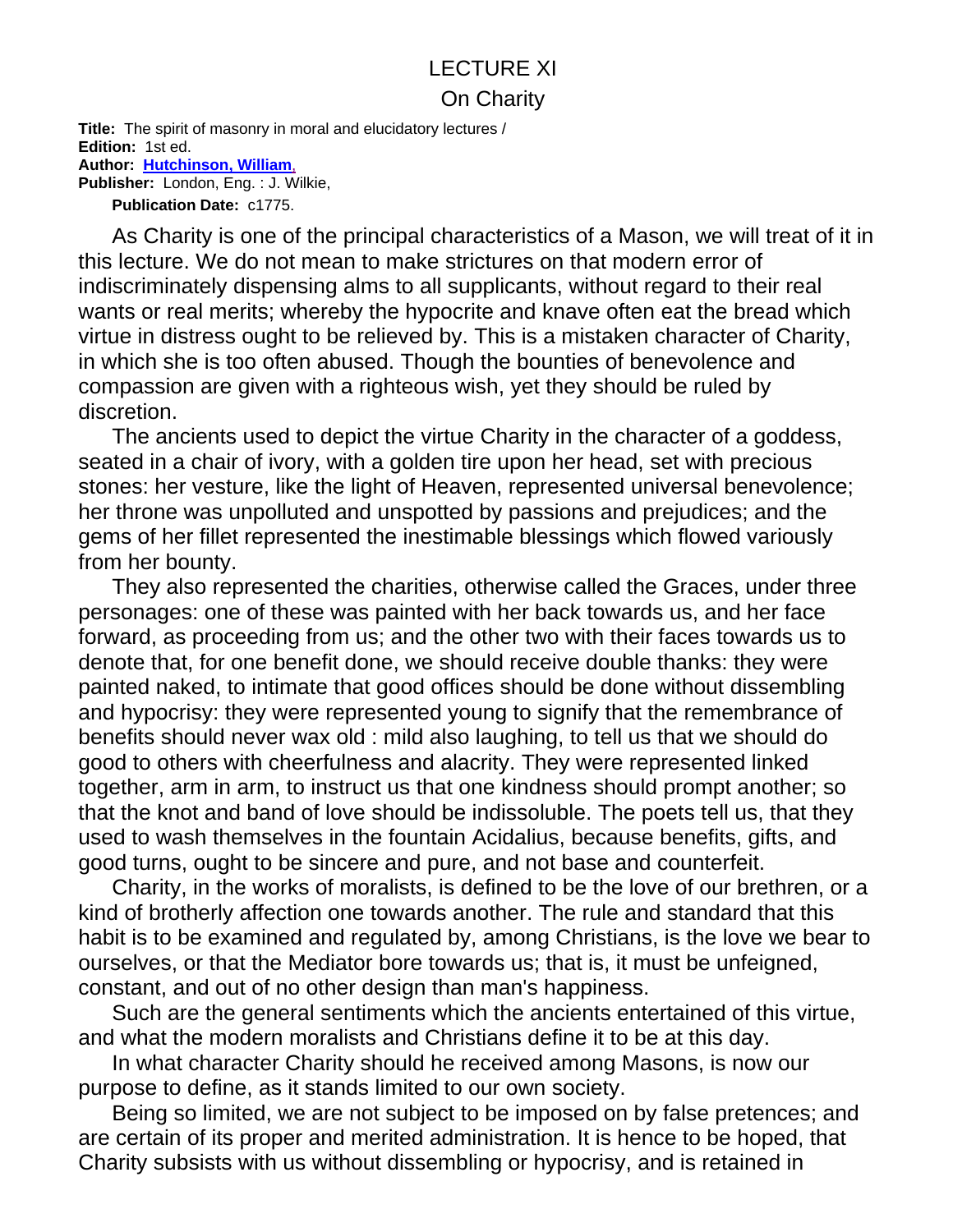sincerity and truth: that benefits received impress a lively degree of gratitude and affection on the minds of Masons, as their bounties are bestowed with cheerfulness, and without the frozen finger of reluctance: the benevolence of our society is so mutual and brotherly, that each renders good offices as readily as he would receive them.

In order to exercise this virtue, both in the character of Masons and in common life, with propriety, and agreeable to good principles, we must forget every obligation but affection; for otherwise it were to confound Charity, with duty. The feelings of the heart ought to direct the hand of Charity. To this purpose we should be divested of every idea of superiority, and estimate ourselves as being of equality, the same rank and race of men; in this disposition of mind we may be susceptible of those sentiments which Charity delighteth in to feel the woes and miseries of others with a genuine and true sympathy of soul: Compassion is of heavenly birth; it is one of the first characteristics of humanity. Peculiar to our race, it distinguishes us from the rest of creation.<sup>3</sup>

He whose bosom is locked up against compassion is a barbarian; his manners are brutal, his mind gloomy and morose, and his passions as savage as the beasts of the forest.

What kind of man is he who, full of opulence, and in whose hand abundance overflows, can look on virtue in distress, and merit in misery, without pity? Who could behold, without tears, the desolate and forlorn estate of the widow, who in early life, brought up in the bosom of a tender mother, without knowing care, and without tasting or necessity, was not befitted for adversity ; whose soul is pure as innocence, and full of honour; whose mind had been brightened by erudition under an indulgent father ; whose youth, untutored in the school of sorrows, had been flattered with the prospect of days of prosperity and plenty ; one who, at length, by the cruel adversity of winds and seas, with her dying husband, is wrecked in total destruction and beggary ; driven, by ill fortune, from peace and plenty; and, from the bed of ease, changes her lot to the dank dunghill, for relief of her weariness and pain ; grown meagre with necessity, and sick with woe; at her bosom hanging her famished infant, draining off the dregs of parental life for sustenance, bestowed from maternal love; yielding existence to support the babe. Hardhearted covetousness and proud titles, can ye behold such an object, dry-eyed? Can avarice grasp the mite which should sustain such virtue? Can high life lift its supercilious brow above such scenes in human life; above such miseries sustained by a fellow-creature? If, perchance, the voice of the unfortunate and wretched widow is heard in complainings, when wearied patience and relaxing resignation breathe a sigh, whilst modesty forbids her supplication, is not the groan, the sigh, more pathetic to your ear, you rich ones! Than all the flattering petitions of a cringing knave, who touches your vanity and tickles your follies; extorting from your very weaknesses the prostituted portion of debased charity? Perhaps the fatal hour is at hand when consolation is required to close the last moments of this unfortunate one's life; can the man absorbed in pleasure roll his chariot-wheels past the scene of sorrow, without compassion, and, without pity,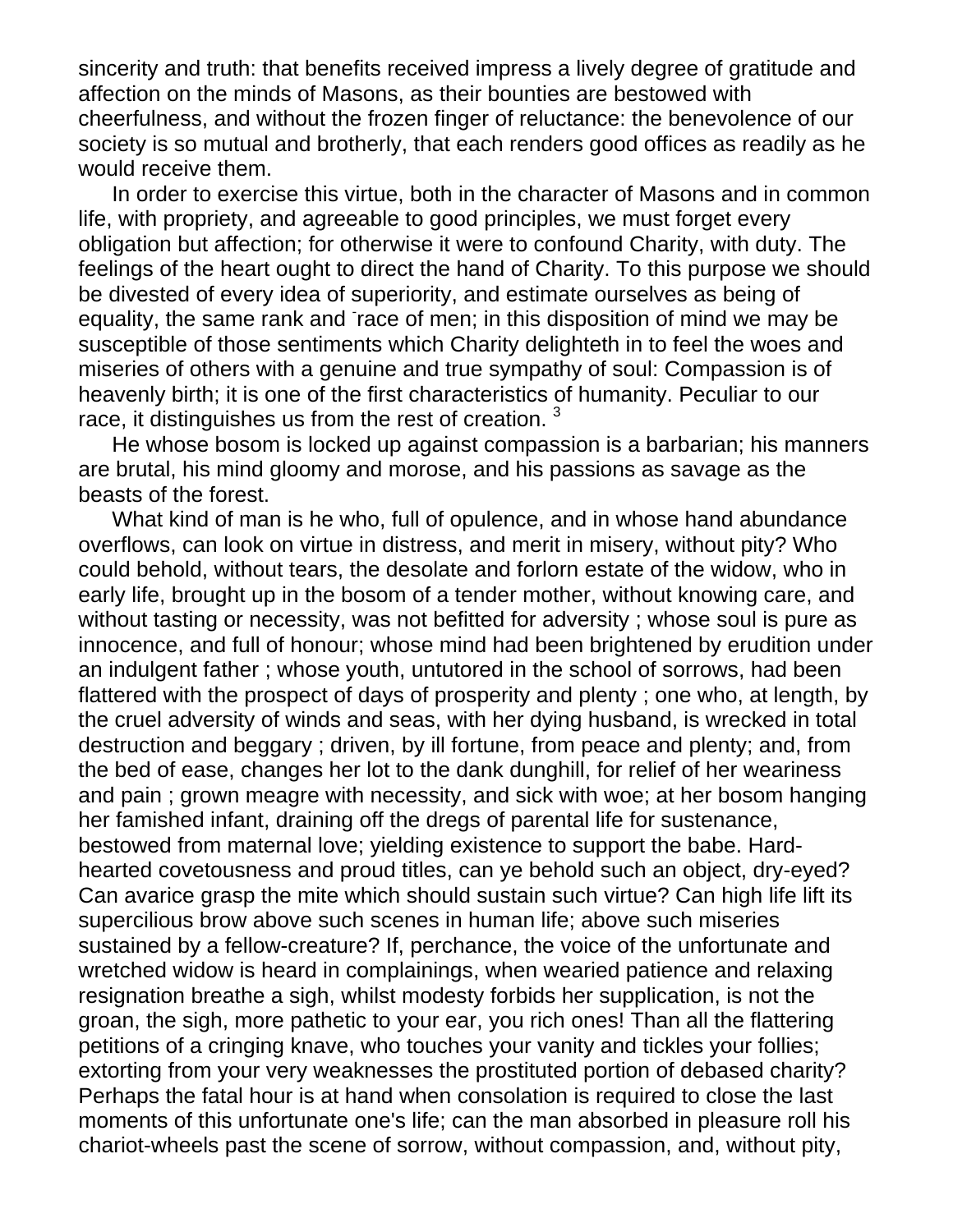see the last convulsion and the deadly gaze which paint misery upon the features of an expiring saint? If angels weep in heaven, they weep for such; if they know contempt, they feel it for the wealthy, who bestow not of their superfluities, and snatch not from their vices what would gladden souls sunk in the woes of worldly adversity. The eyes of cherubims view with delight the exercise of such benevolence as forms the character of the good Samaritan; saints touch their golden lyres to hymn humanity's fair history in. the realms of bliss; and approbation shines upon the countenance divine of Omnipresence, when a man is found in the exercise of virtue.

What should that human wretch he called who, with premeditated cruelty and avarice, devises mischief, whilst lie is conscious of his neighbour's honesty ; whilst he sees him industriously, day by day, labouring with sweaty brow and weary limbs, toiling with cheerfulness for bread; on whose exerted labour an affectionate and virtuous wife and healthy children, crowding his narrow hearth with naked feet, depend for sustenance ; whilst he perceives him, with integrity more than human, taking scrupulously his own, and wronging no lean to satisfy his hunger or his wants; whilst he sees him, with fatigued sinews, lengthen out the toil of industry from morning to night, with unremitting ardour, singing to elude repining, and smoothing his anxieties and pain with hope that he shall reward his weariness by the overflowings of his wife's cheerful heart, and with the smiles of his feeding infants? What must he be who knows such a man, and, by his craft or avarice, extorts unjust demands, and brings him into beggary? What must he be who sees such a man deprived by fire or water of all his substance, the habitation of the infants lost, and nothing left but nakedness and tears, and, seeing this, affords the sufferer no relief? Surely, in Nature, no such wretches do exist!---But, if such be, it is not vain presumption to proclaim that, like accursed Cain, they are distinguished as the outcasts of God's mercies, and are left on earth to live a life of punishment.

The objects of true Charity are merit and virtue in distress; persons who are incapable of extricating themselves from misfortunes which have overtaken them in old age; industrious men, from inevitable accidents and acts of Providence, rushed into ruin; widows left survivors of their husbands, by whose labour they subsisted orphans in tender years left naked to the world, What are not the claims of such on the hand of Charity, when you compare them to the miscreants who infest the doors of every dwelling with their importunities ? Wretches wandering from their homes, showing their distortions and their sores, to prompt a false compassion; with which ill-gotten gains, in concert with vagabonds, they revel away the hours of night, which conceals their iniquities and vices. Charity, when misapplied, loses her titles, and, instead of being adorned with the dress of virtue, assumes the insignificance, the bells and feathers of folly.

1.The principles which along, should attend a candidate for initiation to our *society* are pathetically represented in the following: Psalm, "Lord, who shall abide in thy Tabernacle? Who shall dwell in thy holy hill? He that walketh uprightly and worketh righteousness, and speaketh the truth in his heart, lie that backbiteth not with his tongue, nor doeth evil to his neighbour ; nor taketh up a reproach against his neighbour. In whose eyes a vile person is contemned; but he